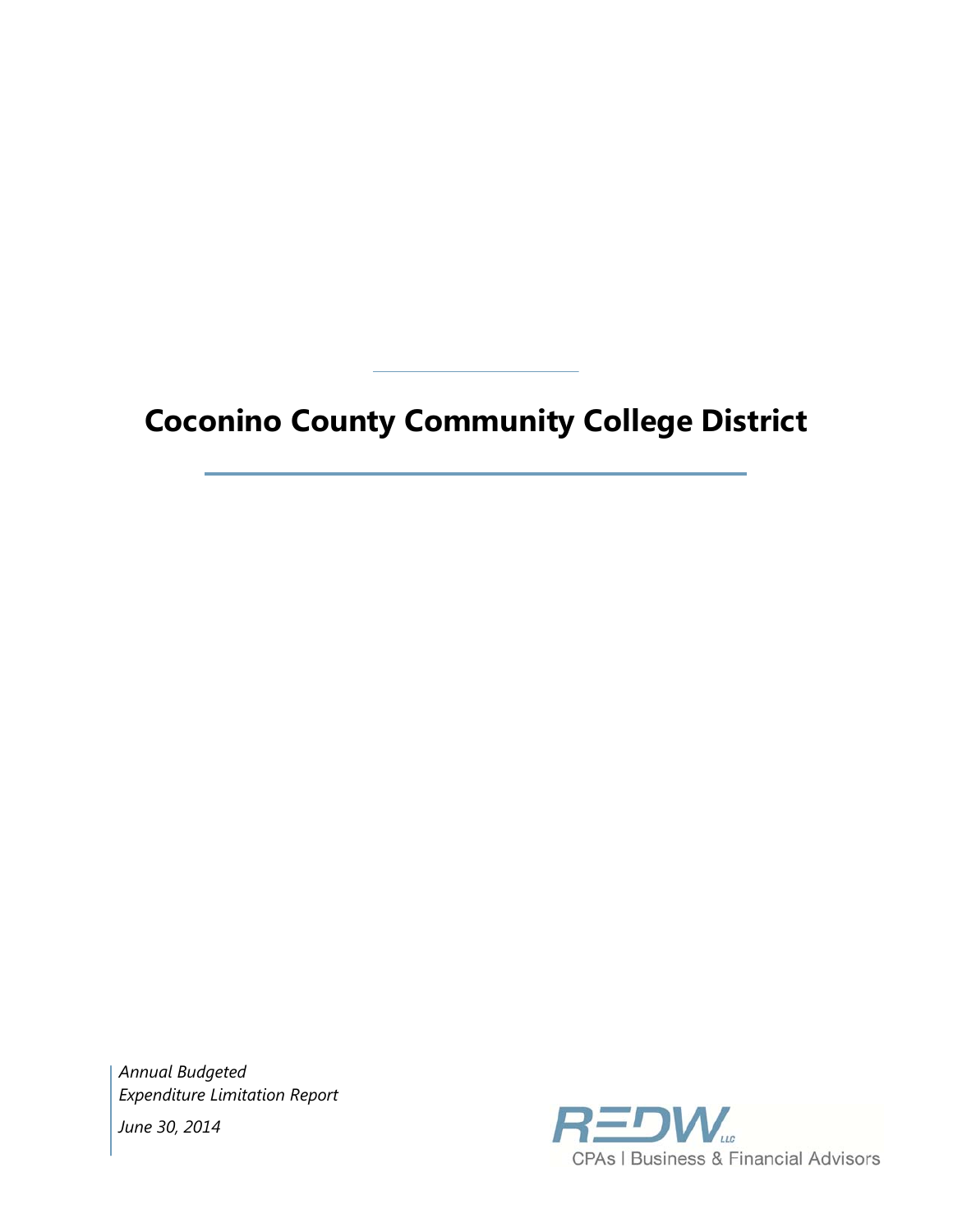## **Coconino County Community College District**

### **Table of Contents**

Page

| Independent Accountant's Report                         |                       |
|---------------------------------------------------------|-----------------------|
| Annual Budgeted Expenditure Limitation Report – Part I  | $\mathcal{D}_{\cdot}$ |
| Annual Budgeted Expenditure Limitation Report – Part II | $\mathcal{R}$         |
| Notes to Annual Budgeted Expenditure Limitation Report  | $4 - 5$               |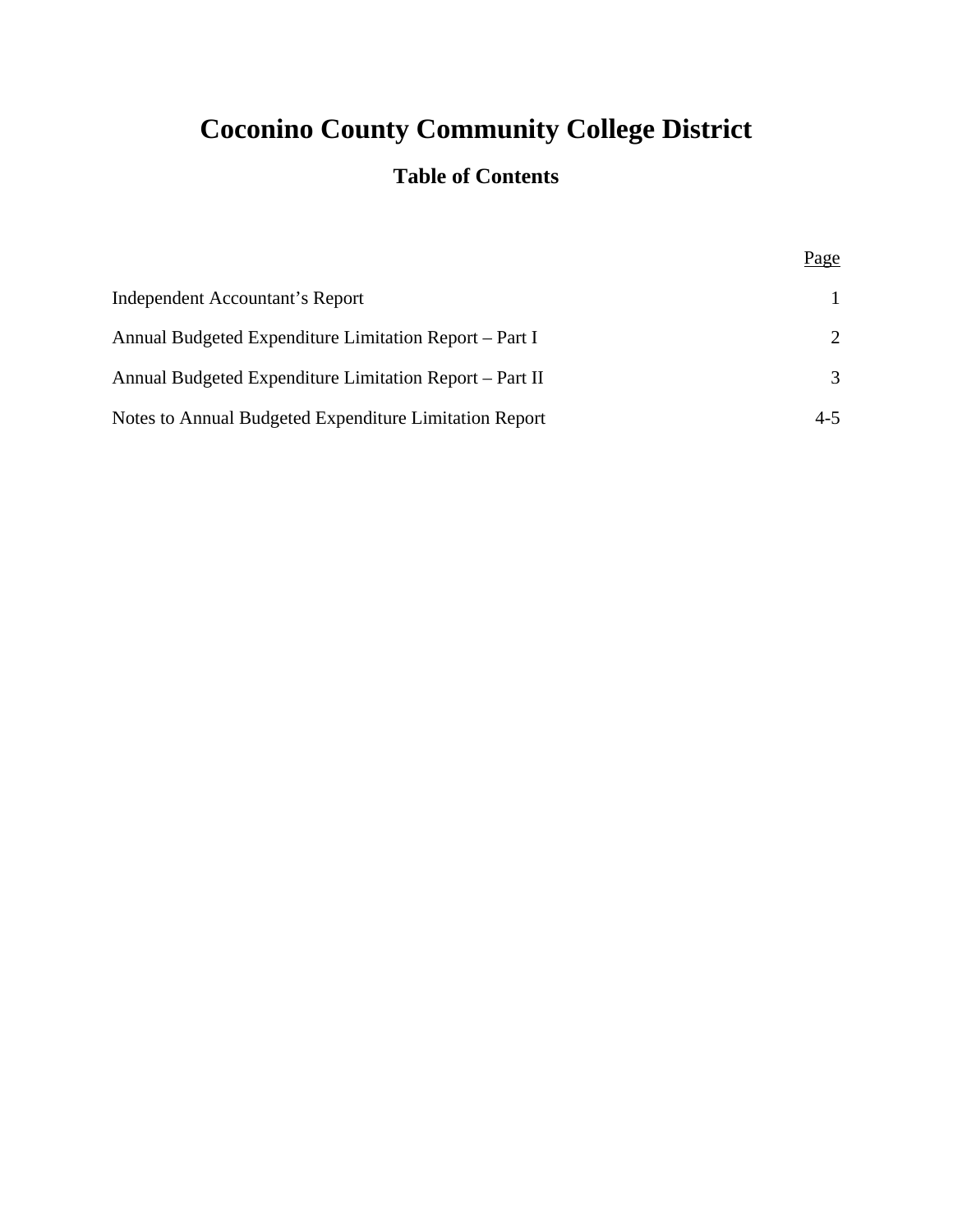



### Independent Accountant's Report

The Auditor General of the State of Arizona The Governing Board of Coconino County Community College District

We have examined the accompanying Annual Budgeted Expenditure Limitation Report of Coconino County Community College District (the "District") for the year ended June 30, 2014. This report is the responsibility of the District's management. Our responsibility is to express an opinion on this report based on our examination.

Our examination was conducted in accordance with attestation standards established by the American Institute of Certified Public Accountants and, accordingly, included examining, on a test basis, evidence supporting the amounts and disclosures in the report and performing such other procedures as we considered necessary in the circumstances. We believe that our examination provides a reasonable basis for our opinion.

In our opinion, the Annual Budgeted Expenditure Limitation Report of Coconino County Community College District referred to above presents, in all material respects, the information prescribed by the Uniform Expenditure Reporting System as described in Note 1.

 $E$ UU LLC

Phoenix, Arizona November 18, 2014

Albuquerque 7425 Jefferson St NE Albuquerque, NM 87109 P 505,998,3200 F 505,998,3399

Phoenix 5353 N 16th St, Suite 200 Phoenix, AZ 85016 P 602,730,3600 F 602.790.3099

1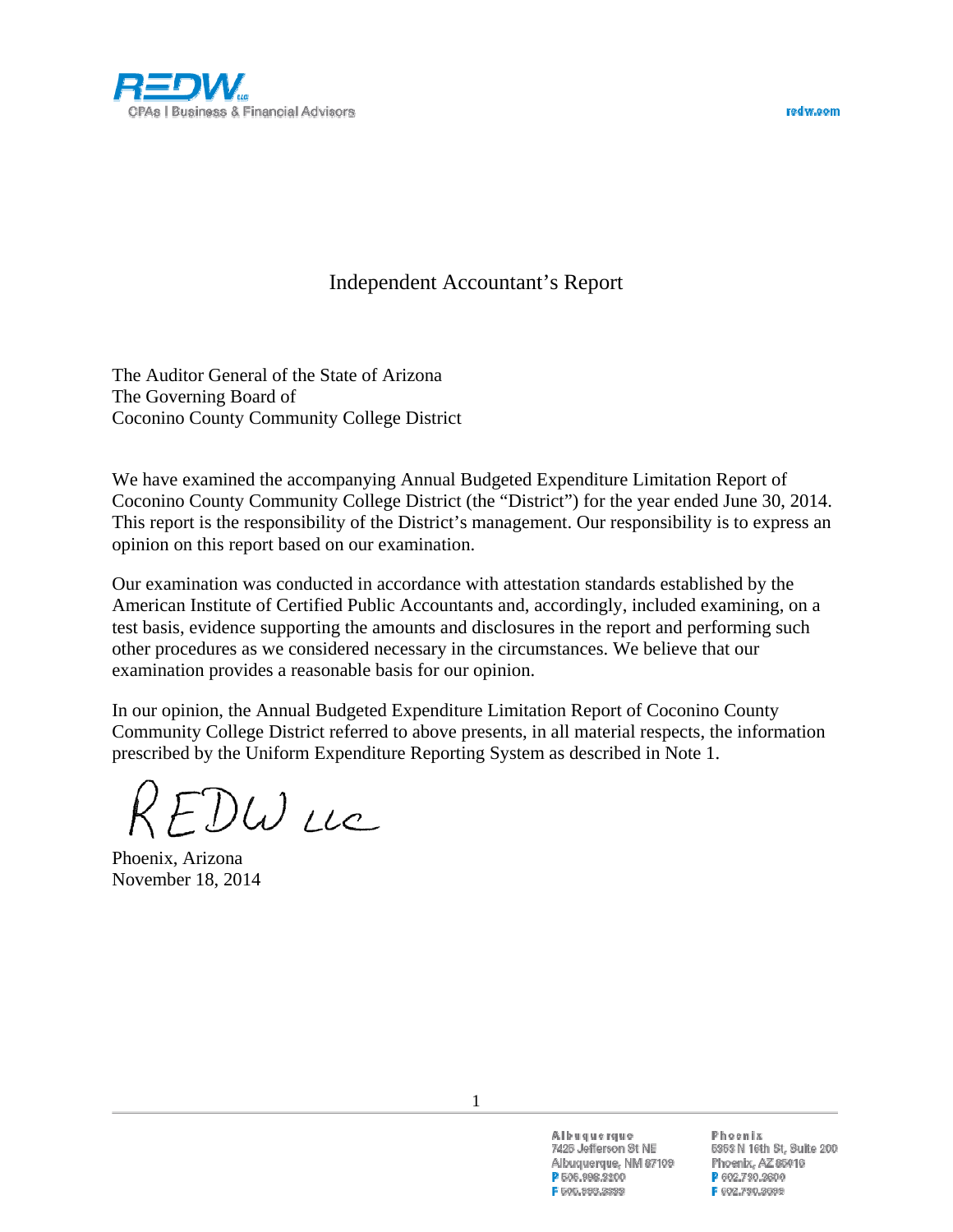#### **Coconino County Community College District Annual Budgeted Expenditure Limitation Report—Part I For the Year Ended June 30, 2014**

| 1. | Economic Estimates Commission expenditure limitation                                                                      |              | \$14,735,451 |
|----|---------------------------------------------------------------------------------------------------------------------------|--------------|--------------|
| 2. | Total amount subject to the expenditure limitation (from<br>Part II, Line C)                                              | \$12,203,600 |              |
| 3. | Less expenditures of monies received pursuant to<br>Arizona Revised Statutes (A.R.S.) §15-1472 (workforce<br>development) | 411,399      |              |
| 4. | Adjusted amount subject to the expenditure limitation                                                                     |              | 11,792,201   |
| 5. | Amount under the expenditure limitation                                                                                   |              | 2,943,250    |

I hereby certify, to the best of my knowledge and belief, that the information contained in this report is accurate and in accordance with the requirements of the uniform expenditure reporting system.

**Signature of Chief Financial Officer** 

Jami Van Ess, Vice President for Business and Administrative Services **Name and Title** 

**Telephone Number Date** 

(928) 226-4209 November 18, 2014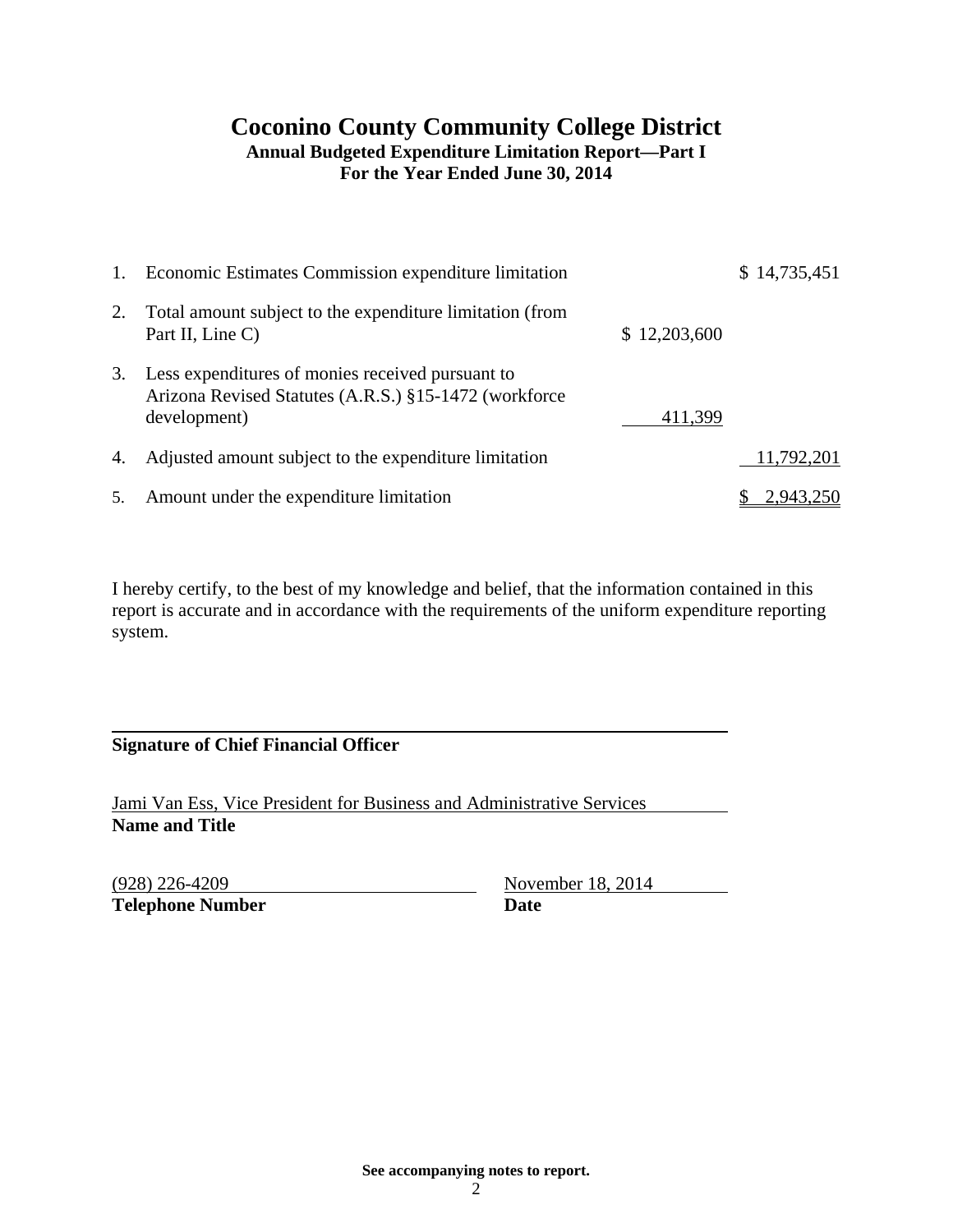#### **Coconino County Community College District Annual Budgeted Expenditure Limitation Report—Part II For the Year Ended June 30, 2014**

|                                                   | <b>Current Funds</b> |              |                |  |  |  |
|---------------------------------------------------|----------------------|--------------|----------------|--|--|--|
|                                                   | Unrestricted         |              |                |  |  |  |
|                                                   |                      | Auxiliary    |                |  |  |  |
| Description                                       | General              | Enterprises  | Restricted     |  |  |  |
|                                                   |                      |              |                |  |  |  |
| A. Total budgeted expenditures                    | 16,018,802<br>S.     | 42,631<br>\$ | 6,204,763<br>S |  |  |  |
| B. Less exclusions claimed                        |                      |              |                |  |  |  |
| Debt service requirements on bonded               |                      |              |                |  |  |  |
| indebtedness (Note 2)                             |                      |              |                |  |  |  |
| Dividends, interest, and gains on the sale        |                      |              |                |  |  |  |
| or redemption of investment securities            | 157,238              |              |                |  |  |  |
| Grants and aid from the federal government        |                      |              |                |  |  |  |
| (Note 3)                                          | 8,681                |              | 5,656,623      |  |  |  |
| Grants, aid, contributions, or gifts from a       |                      |              |                |  |  |  |
| private agency, organization, or individual,      |                      |              |                |  |  |  |
| except amounts received in lieu of taxes          |                      |              |                |  |  |  |
| (Note 4)                                          | 217,242              | 9,406        | 13,253         |  |  |  |
| Tuition and fees (Note 5)                         | 4,292,305            |              |                |  |  |  |
| Total exclusions claimed                          | 4,675,466            | 9,406        | 5,669,876      |  |  |  |
| C. Amounts subject to the expenditure limitations | 11,343,336           | 33,225       | 534,887<br>S   |  |  |  |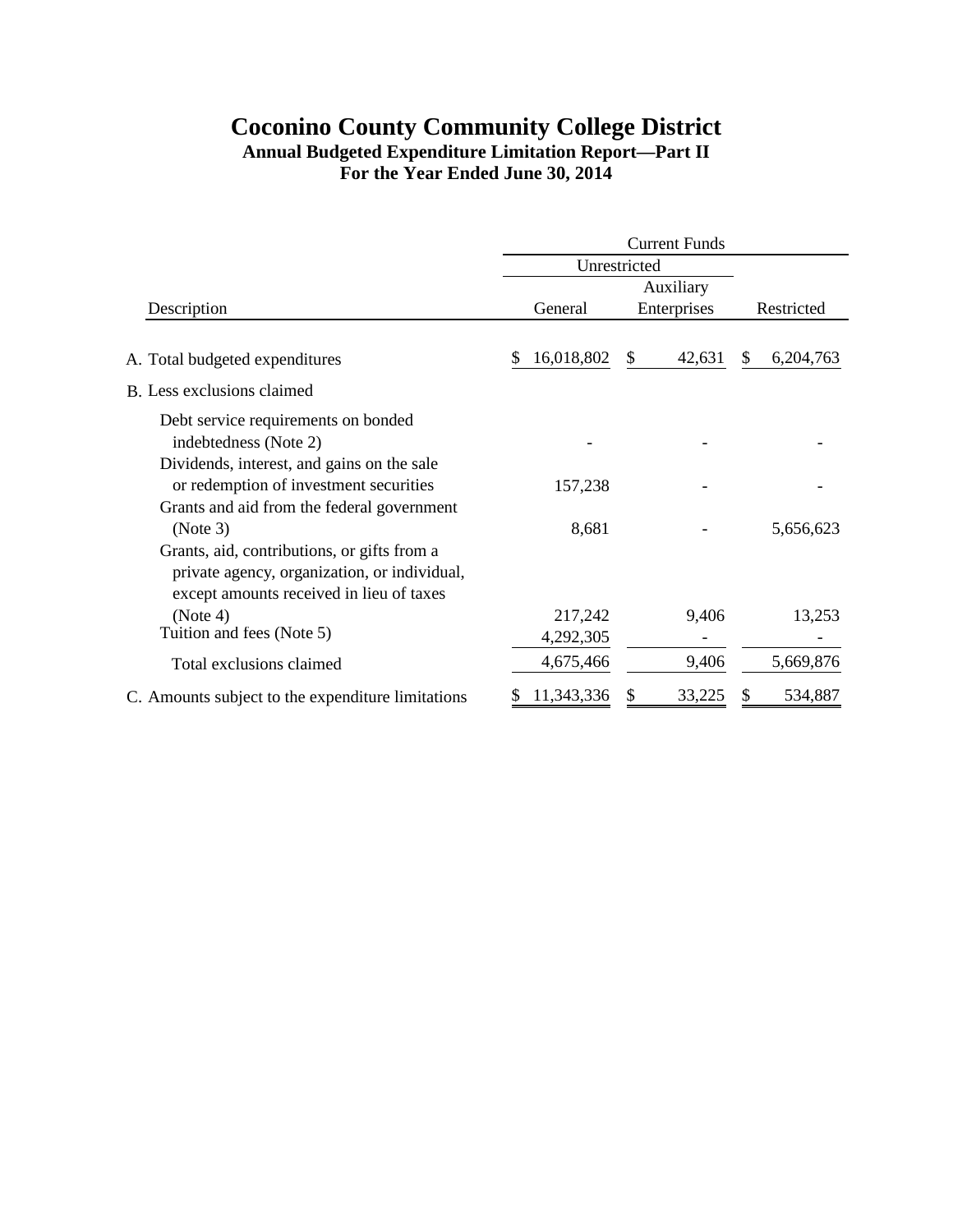|               | <b>Plant Funds</b> |           |                               |                  |  |  |
|---------------|--------------------|-----------|-------------------------------|------------------|--|--|
|               | Unexpended         |           | Retirement of<br>Indebtedness | Total            |  |  |
| \$<br>289,663 |                    | \$        | 2,095,921                     | 24,651,780<br>\$ |  |  |
|               |                    |           |                               |                  |  |  |
|               |                    |           | 2,093,432                     | 2,093,432        |  |  |
|               |                    |           |                               | 157,238          |  |  |
|               |                    |           |                               | 5,665,304        |  |  |
|               |                    |           |                               |                  |  |  |
|               |                    |           |                               | 239,901          |  |  |
|               |                    |           |                               | 4,292,305        |  |  |
|               |                    | 2,093,432 |                               | 12,448,180       |  |  |
| \$            | 289,663            | \$        | 2,489                         | \$<br>12,203,600 |  |  |

**See accompanying notes to report.**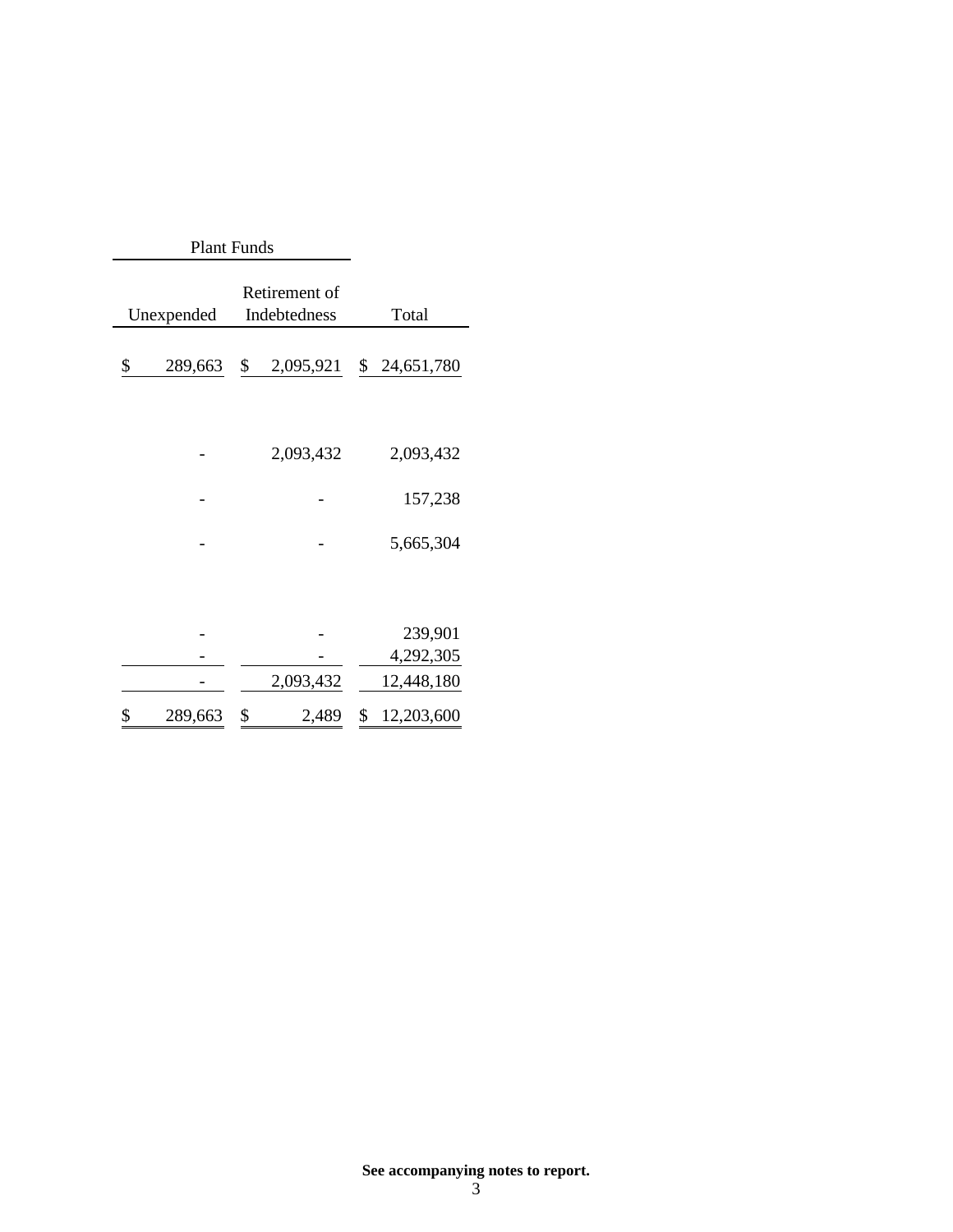#### **Coconino County Community College District Notes to Annual Budgeted Expenditure Limitation Report For the Year Ended June 30, 2014**

#### **1) Summary of Significant Accounting Policies**

The Annual Budgeted Expenditure Limitation Report (ABELR) is presented as prescribed by the Uniform Expenditure Reporting System (UERS), as required by Arizona Revised Statutes (A.R.S.) §41-1279.07. The ABELR excludes expenditures of certain revenues specified in the Arizona Constitution, Article IX, §21, from the total budgeted expenditures.

The information reported in both the ABELR and the financial statements is derived from the same underlying accounting data. However, the formats of the ABELR and the financial statements differ. The ABELR presents budgeted expenditures, exclusions, and amounts subject to the limitation by fund type as required by A.R.S. §41-1279.07. The financial statements present the net position, changes in net position, and cash flows in accordance with U.S. generally accepted accounting principles.

In accordance with the UERS requirements, a note to the ABELR is presented below for any exclusion reported in the Total column on Part II that cannot be traced directly to an amount reported in the annual financial statements.

**2)** Exclusions claimed for debt service requirements on bonded indebtedness are \$2,093,432. This amount consists of the amounts reported as principal paid on capital debt on the Statement of Cash Flows – Primary Government and interest expense on debt on the Statement of Revenues, Expenses, and Changes in Net Position – Primary Government.